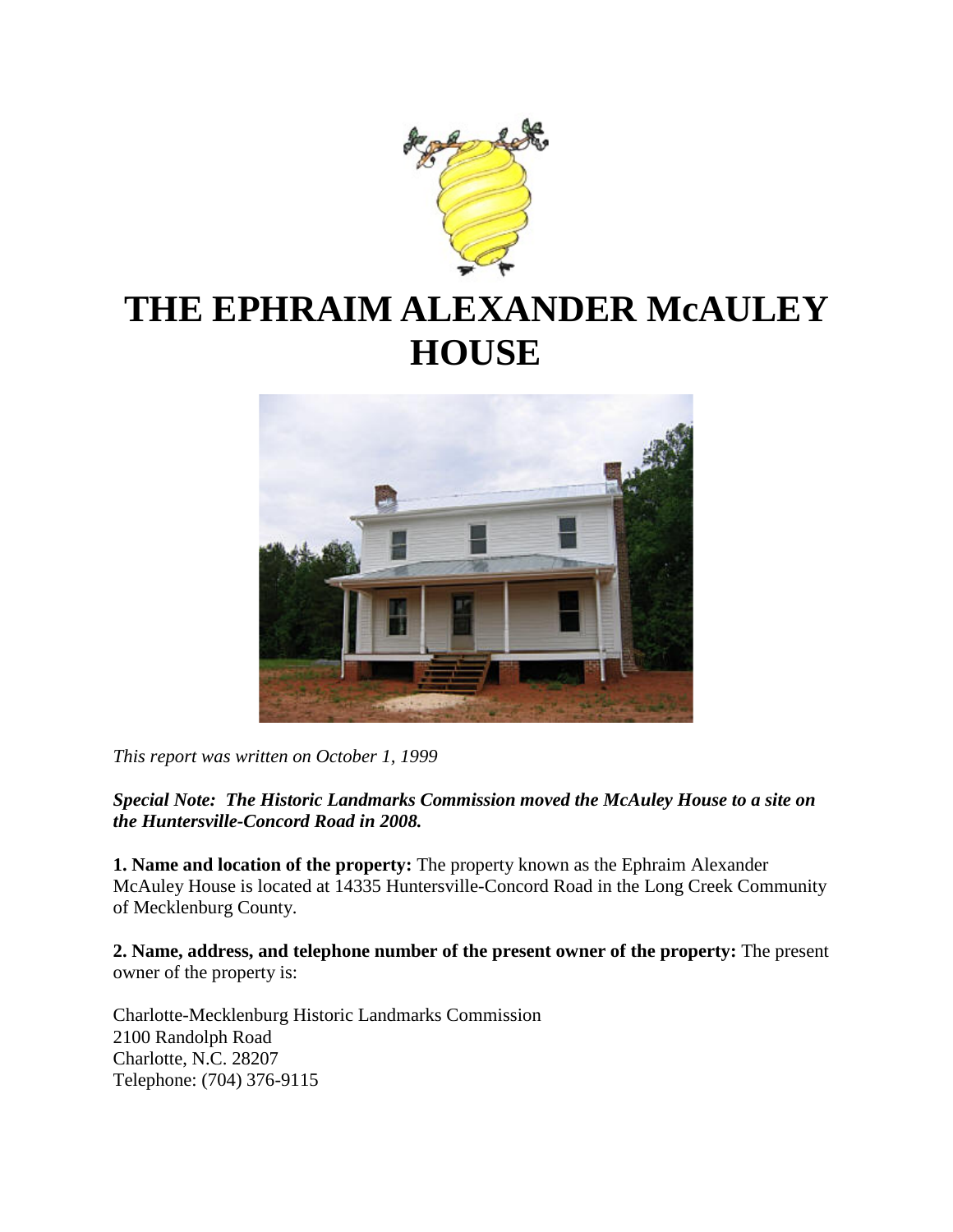**3. Representative photographs of the property:** This report contains representative photographs of the property.

**4. A map depicting the location of the property:** This report contains a tax map that depicts the configuration and location of the property.

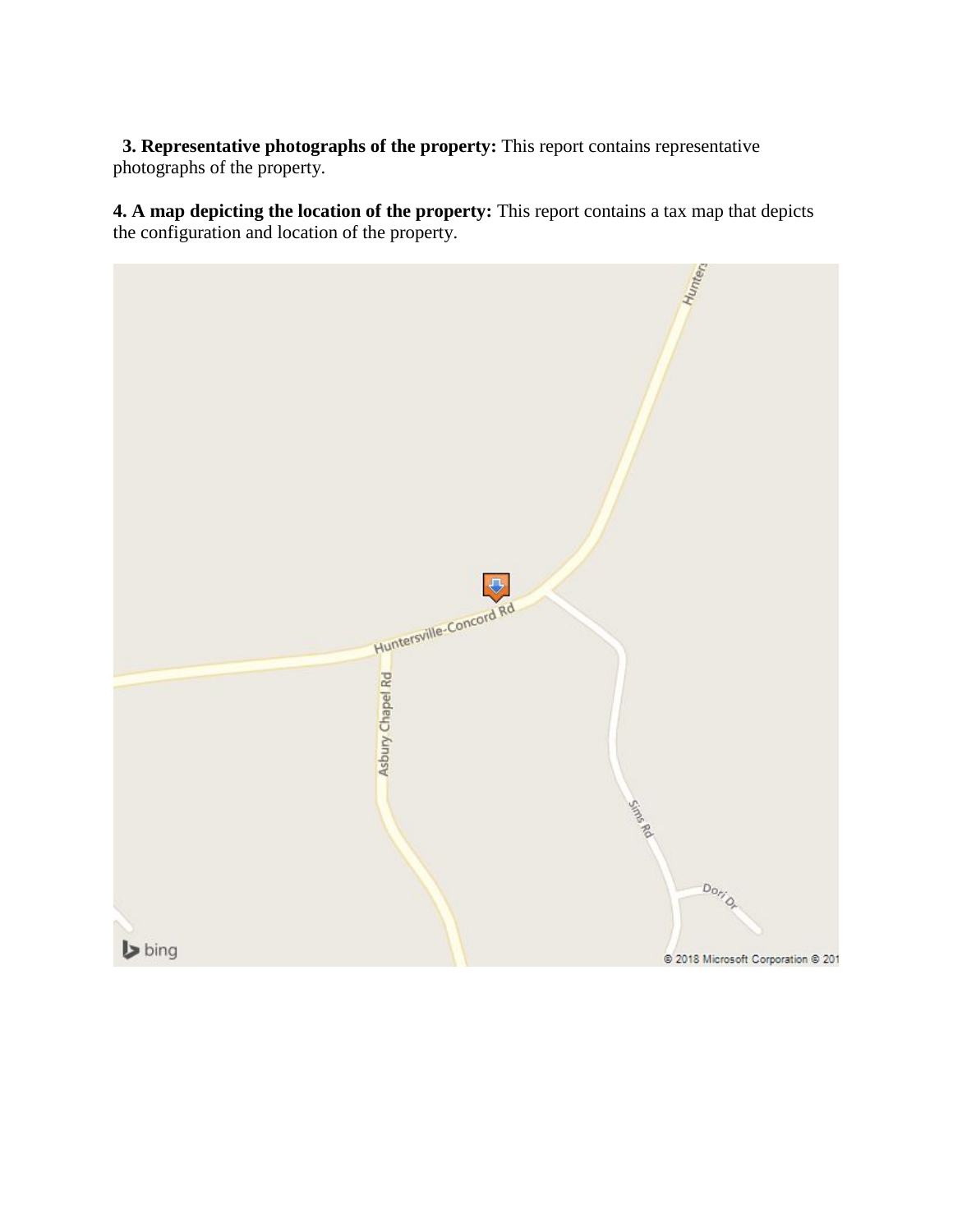### **5. Current Deed Book Reference to the Property:**

**6. A brief historical sketch of the property:** This report contains a brief historical sketch of the property adapted from the National Register of Historic Places registration form prepared by Frances P. Alexander and Richard S. Mattson.

**7. A brief architectural sketch of the property:** This report contains a brief architectural sketch of the property adapted from the National Register of Historic Places registration form prepared by Frances P. Alexander and Richard S. Mattson.

### **8. Documentation of why and in what ways the property meets the criteria for designation set forth in N.C.G.S. 160A-400.5:**

**a. Special significance in terms of its history, architecture, and/or cultural importance:** The Commission judges that the property known as the Ephraim Alexander McAuley House and Farm does possess special significance in terms of Charlotte-Mecklenburg. The Commission bases its judgment on the following considerations: 1) the McAuley House and Farm represents the development of a typical Mecklenburg County farmstead in the 19th and early 20th centuries, 2) the McAuley House and Farm is significant for its illustration of traditional log building types and methods of construction, 3) The McAuley House and Farm is further significant for its expression of typical early 20th-century farmhouse architecture and outbuilding types in the county, and 4) John Ellis McAuley, who inherited the McAuley House and Farm from his father, was a locally important craftsman and homebuilder in the Long Creek Community.

**b. Integrity of design, setting, workmanship, materials, feeling and/or association:** The Commission contends that the attached architectural description by Frances P. Alexander and Richard S. Mattson demonstrates that the Ephraim Alexander McAuley House and Farm meets this criterion.

### **9. Ad Valorem Tax Appraisal:**

### **Date of Preparation of this Report:** October 1, 1999

**Prepared by:** Dr. Dan L. Morrill Charlotte-Mecklenburg Historic Landmarks Commission 2100 Randolph Rd. Charlotte, NC 28207

Telephone: (704) 376-9115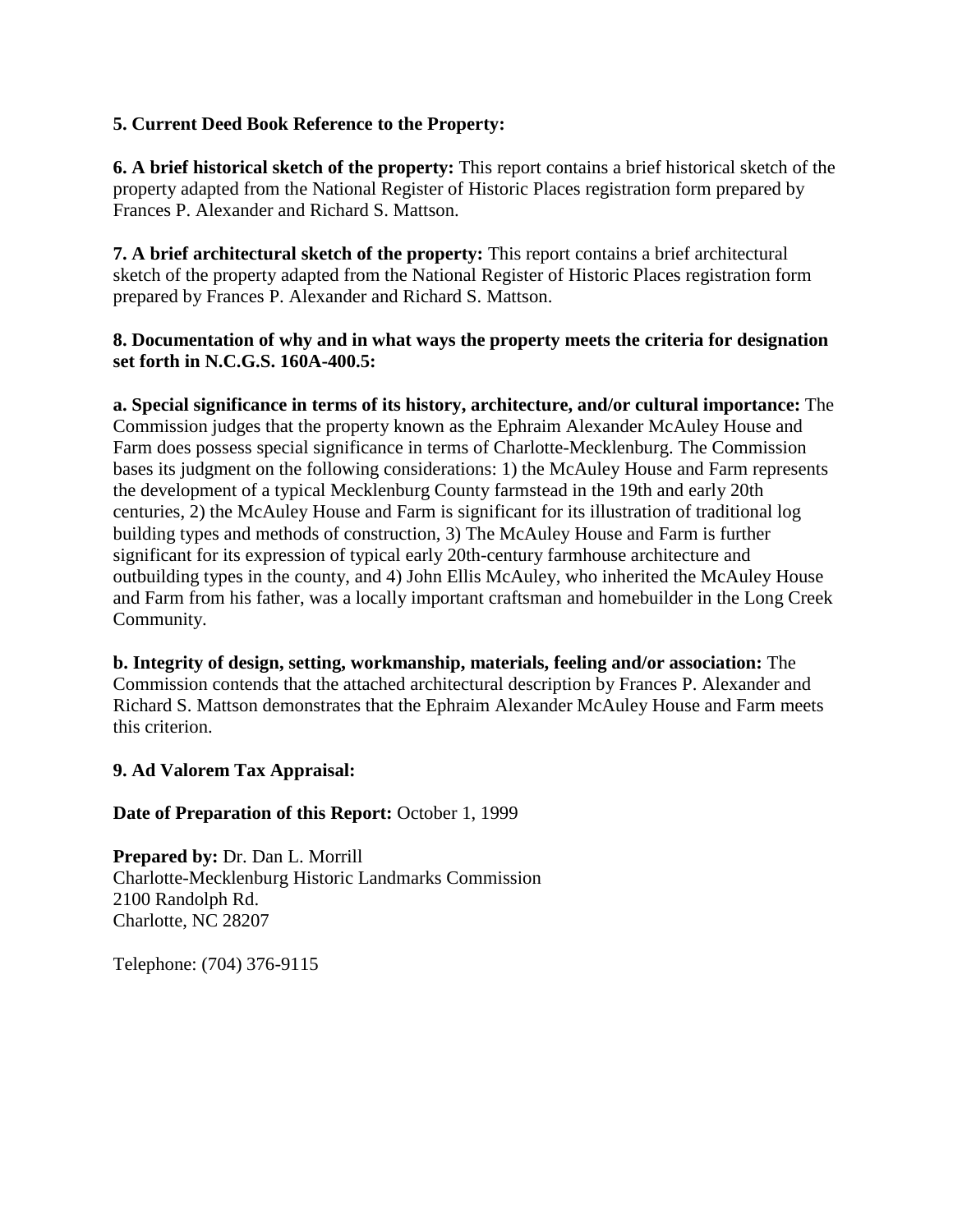## **Statement of Significance**

*Adapted from the National Register of Historic Places Registration Form Prepared by Frances P. Alexander and Richard L. Mattson for the Charlotte-Mecklenburg Historic Landmarks Commission* 

Comprising a log house, a complex of associated outbuildings of both log and frame, and 16.8 acres of pasturage and cropland, the McAuley Farm represents the development of a typical Mecklenburg County farmstead in the 19th and early 20th centuries, and is therefore eligible for designation as a local historic landmark. The McAuley Farm is also significant for its illustration of traditional log building types and methods of construction. It is further significant for its expression of typical early 20th-century farmhouse architecture and outbuilding types in the county. Finally, John Ellis McAuley, who inherited the property from his father and who substantially remodeled the house in 1914, was a noted craftsman and homebuilder in the Long Creek Community.

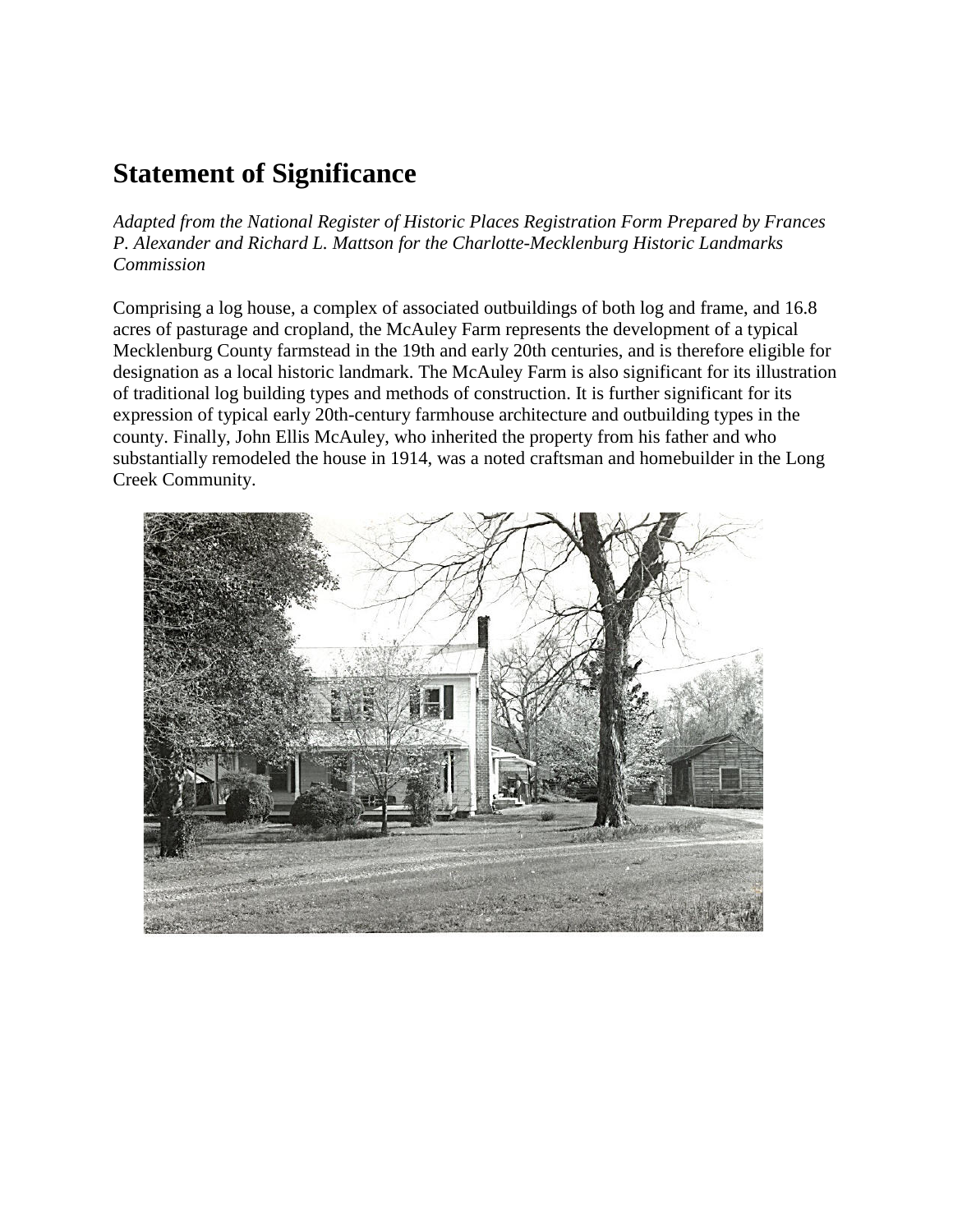### *Architectural Description*

### *Note: This report was written in October of 1999. The house has since been moved to 14335 Huntersville-Concord Road and is currently undergoing restoration. None of the outbuildings, (with the exception of the wellhouse) survive.*

Located in a rural setting with rolling, wooded terrain and pasturage surrounding the property, the McAuley Farm represents one of the more intact agricultural complexes surviving in Mecklenburg County from the 19th and early 20th centuries. The McAuley Farm consists of a two-story log house (subsequently weatherboarded and then aluminum sided) built in 1881, an assortment of log and frame outbuildings arranged in a loosely defined square behind the 1881 McAuley House, and 16.8 acres of pristine fields north and south of this farmhouse. The house, outbuildings, pasturage to the south and cultivated fields to the north total approximately 16.8 acres. Contributing properties consist of the two-story McAuley dwelling, the "old ell"(a workroom), an auto garage, privy, a log corncrib, a log barn, and a brick well. The farmland also contributes to the historic significance of the property. The non-contributing buildings and structures consist of a wooden ca. 1940 well canopy, a mobile home to the west of the 1881 farmhouse, as well as a frame tool shed, pump house, and chicken coop. These three outbuildings are located in the farmyard behind this house, and in form, materials, and construction reflect outbuildings having the same functions as those built during the early 20th century in the county.

The 1881 McAuley farmhouse is one of seven two-story log houses identified in the county, and the only one erected after the Civil War. Although remodeled and expanded to the rear, and now aluminum sided, the house retains its original I-house form and central-hall plan. The principal renovation of this 1881 house occurred in 1914, and many of the features added at this time survive to portray a middle-class farmhouse of this period in Mecklenburg County. Designed and crafted by Ephraim McAuley's son John Ellis McAuley, a local house builder, the wraparound turned-post front porch, mantels, doors, and staircase are notable features of this 1914 remodeling that survive essentially intact.

The 1881 McAuley House is a traditional I-house and represents the numerous stages of remodeling and expansion. The original log, three-bay, two-story main block flanked by common bond brick end chimneys is an exceptionally late example of log construction for farmhouses in the county. The house was weatherboarded probably at the date of construction in 1881, and a frame real ell with central corbelled chimney was added before the turn of the century. In 1914, John Ellis McAuley, a house carpenter and son of the original owner Ephraim McAuley, remodeled both the exterior and interior. Evidence of the exterior modifications include the hip-roofed, turned-post front porch which wraps around the front facade, the secondstory window centered over the porch, and the standing seam metal roof. John Ellis McAuley replaced the late 19th-century rear ell with a new one, and moved the "old ell," as the McAuley family termed it, to a site west of the house where it still stands.

The interior has unique 1914 mantels in the two main rooms as well as in the bedroom of the rear ell -- evidence of John Ellis McAuley's craftsmanship and standards of design. These mantels have subtly curvilinear shapes and hand-carved brackets and floral-patterned motifs.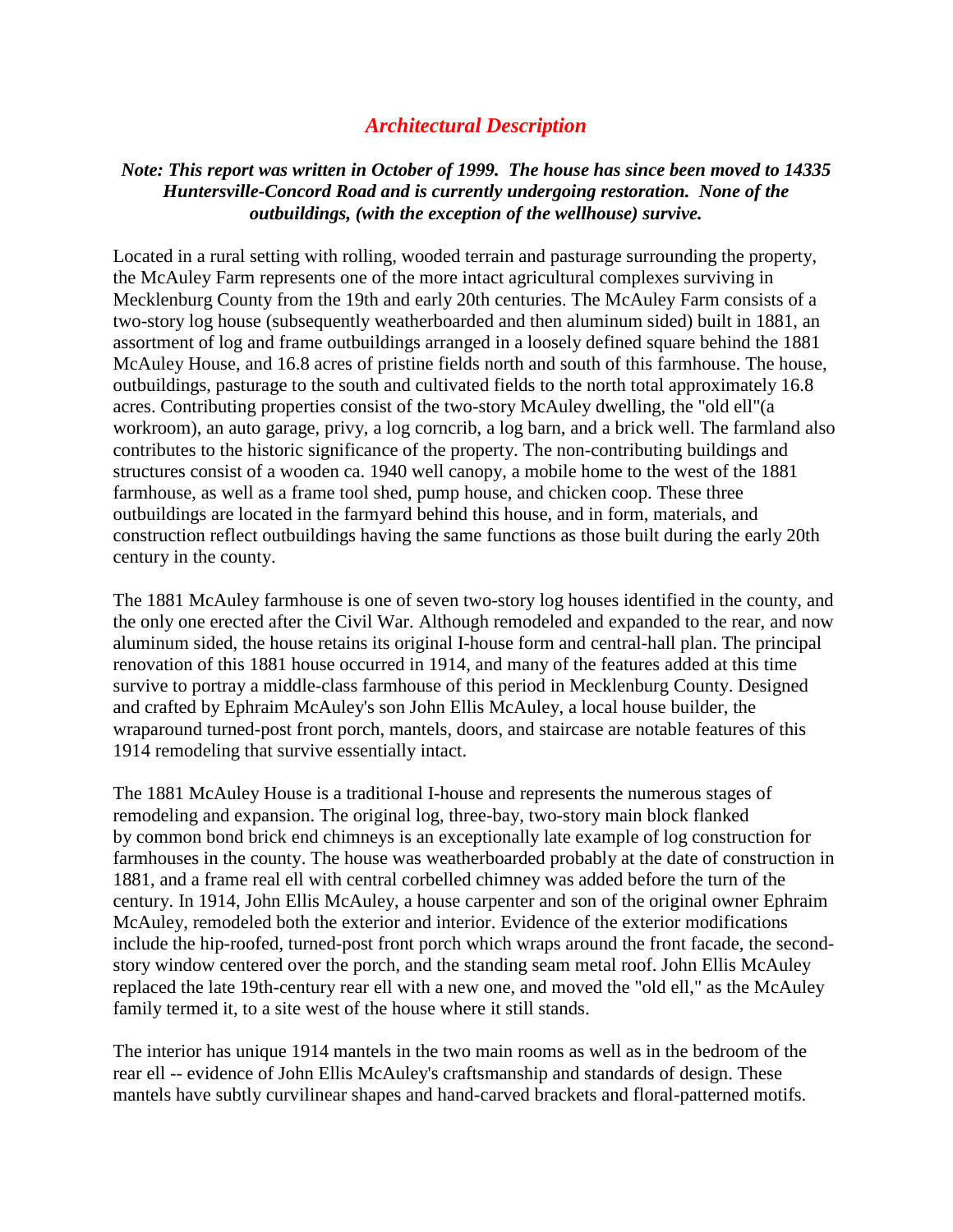The mantels in the two front rooms also feature mirrored overmantels. Five-panel doors with box locks representing the 1914 renovation are evident throughout the residence. John Ellis also altered the original plan of the main body of the I-house, removing the original central hallway that divided the two front rooms to enlarge the living room.

The 1881 McAuley House underwent modifications once again in 1968. During the ownership of Murray McAuley, the weatherboards were covered with aluminum siding, the six-over-six windows that were installed in 1914 were replaced by larger one-over-one panes, and the floors were covered with black-and-white tiles. Murray McAuley also added an additional wing to the east side of the rear elevation and enclosed the rear porch.

The McAuley farm complex also includes a ca. 1880 log corncrib and log barn that represent in their basic forms and half-dovetail notched construction outbuildings constructed of log in the county from the earliest period of white settlement to the early 20th century. They are basically intact vestiges of such log barns and cribs which once prevailed on farmsteads across rural Mecklenburg but which are now rare. The contributing early 20th-century frame auto garage and privy also represent in their forms and construction these buildings types as they appeared locally in this period.

### *Historical Overview*

In 1859, Ephraim Alexander McAuley (1826-1909) bought a 98-acre tract from Samuel Garrison for one thousand dollars, which began the since uninterrupted McAuley presence on this land that continues today.<sup>1</sup> The farm contained a small log cabin, which McAuley and his family lived in until they built a larger, two-story log house in  $1881<sup>2</sup>$  According to family tradition, MeAuley preferred to build the house out of logs, even though such construction was long out of favor. The logs were acquired from a neighbor, Columbus McCoy (1834-1912), and with the help of other neighbors, the house was raised in April, 1881.<sup>3</sup>

The year after he bought the 98-acre farm, E. A. MeAuley is shown in the 1860 census records as having 2 horses, 2 milk cows, 1 other cattle and 5 hogs. He raised 117 bushels of wheat, 200 bushels of corn, 10 bushels of oats, 1 bale of cotton, l 0 bushels of peas and beans, 20 bushels of Irish potatoes, 30 bushels of sweet potatoes, and produced 100 pounds of butter, 4 pounds of beeswax and 50 pounds of honey.<sup>4</sup> Ten years later, his production was still quite similar. In livestock, he had 2 horses, 1 mule, 3 milk cows, 2 working oxen, 5 other cattle, 7 sheep and 6 hogs; and produced 70 bushels of wheat, 300 bushels of corn, 30 bushels of oats, 3 bales of cotton and 6 pounds of wool.<sup>5</sup> In both crops and livestock, this picture is typical for Mecklenburg County farmers in the post-bellum nineteenth century.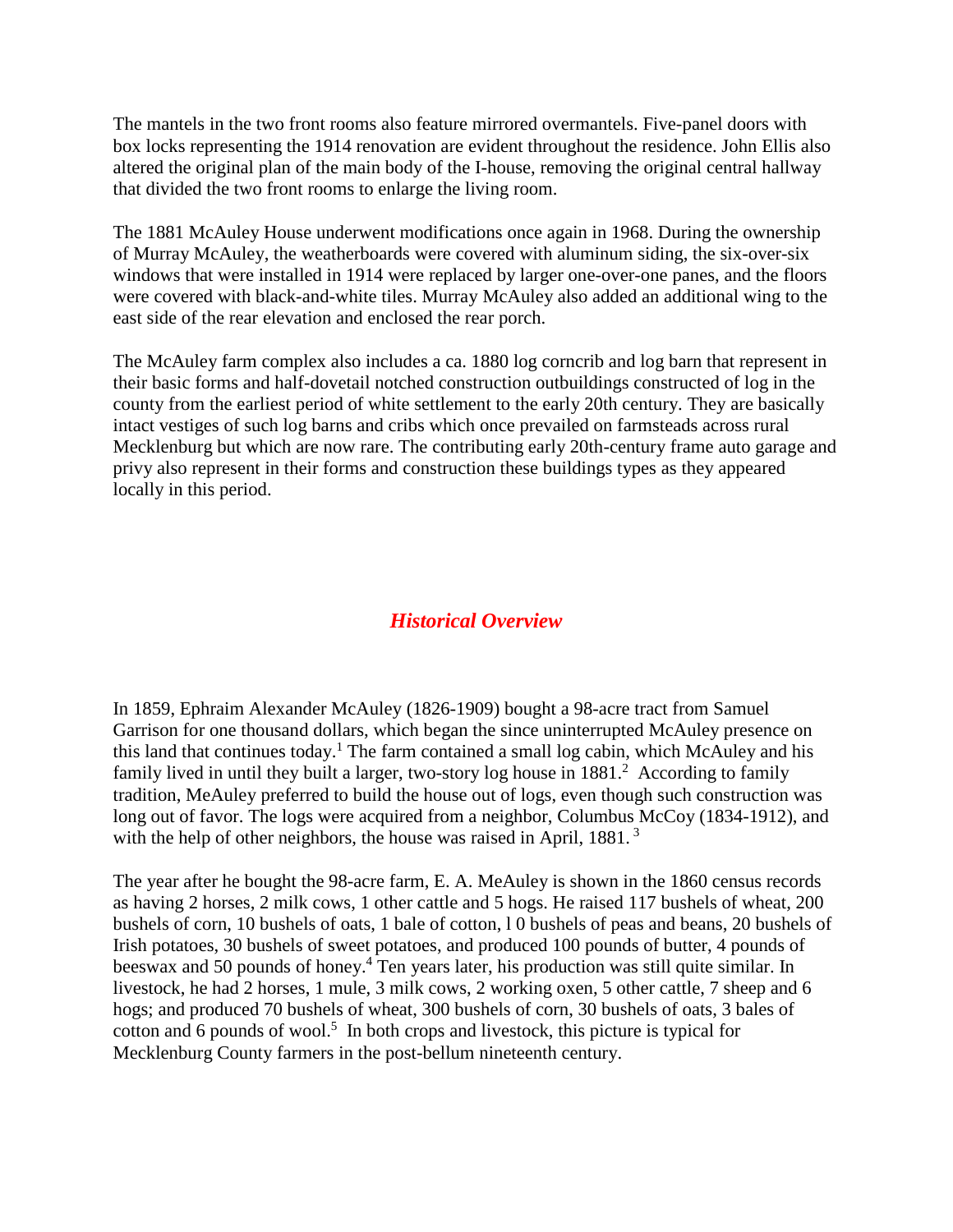At E. A. McAuley's death, the farm passed to his son, John Ellis McAuley (1861-1929).<sup>6</sup> John Ellis McAuley was a well-known builder, master carpenter and toolmaker in the Hopewell area. He built a number of houses in the Long Creek community that are still occupied today, including the Osborne House and the Lindsey Parks House; he also made the brick for, and constructed St. Mark's Episcopal Church and its rectory.<sup>7</sup> Taking great pride in his work, McAuley was meticulous about his tools, many of which he fashioned himself:

His tools were his great pride. They were stored in a special chest, which fit on the back of his wagon, and when the chest was loaded, it weighed five hundred pounds. Each tool was cleaned and polished and whetted. . . At the end of the day's work, the tools were cleaned again, cared for like favorite friends, neatly laid in their places again in the chest.<sup>8</sup>

 Sometime in the 1890s, he moved in the two-story house to care for his father, and, on the senior McAuley's death in 1909, inherited the family farm. In 1914, John Ellis made extensive changes to the two-story house, which is the appearance that it has today.<sup>9</sup> Since John Ellis usually stayed with the family for which he was building a house, coming home only on weekends, and was not interested in farming, the farmstead was successfully managed by his wife, Alice Eugenia Johnston McAuley, who put five children through UNC-Chapel Hill.<sup>10</sup> After John Ellis's death in 1929, Alice McAuley received a life estate in the farm, and at her death in 1960, Murray McAuley (1900-1982) received the two-story house and farm as an inheritance and Murray's brother Cecil R. received the adjoining parcel that had a smaller log cabin, which has subsequently been removed from the property.<sup>11</sup> Murray McAuley farmed the land, and in addition to raising cotton and corn, also had cows, mules and chickens.<sup>12</sup> The twostory house is presently owned by Evelyn R. McAuley, widow of Murray. Although threatened by rampant development and the outerbelt highway route, the McAuley farm remains as a fragile example of a post-Civil War Mecklenburg County farm that has been in the same family for three generations.

### **Notes**

 $3$  Ibid.

<sup>&</sup>lt;sup>1</sup> Mecklenburg County Deed Book 42, p. 395.

<sup>&</sup>lt;sup>2</sup> Interview with Paulette (Mrs. Cecil R.) McAuley and Evelyn (Mrs. Murray) McAuley by Mary Beth Gatza, 1988.

<sup>4</sup> 1860 U.S. Census, Agricultural Schedules, Mecklenburg County, N.C.